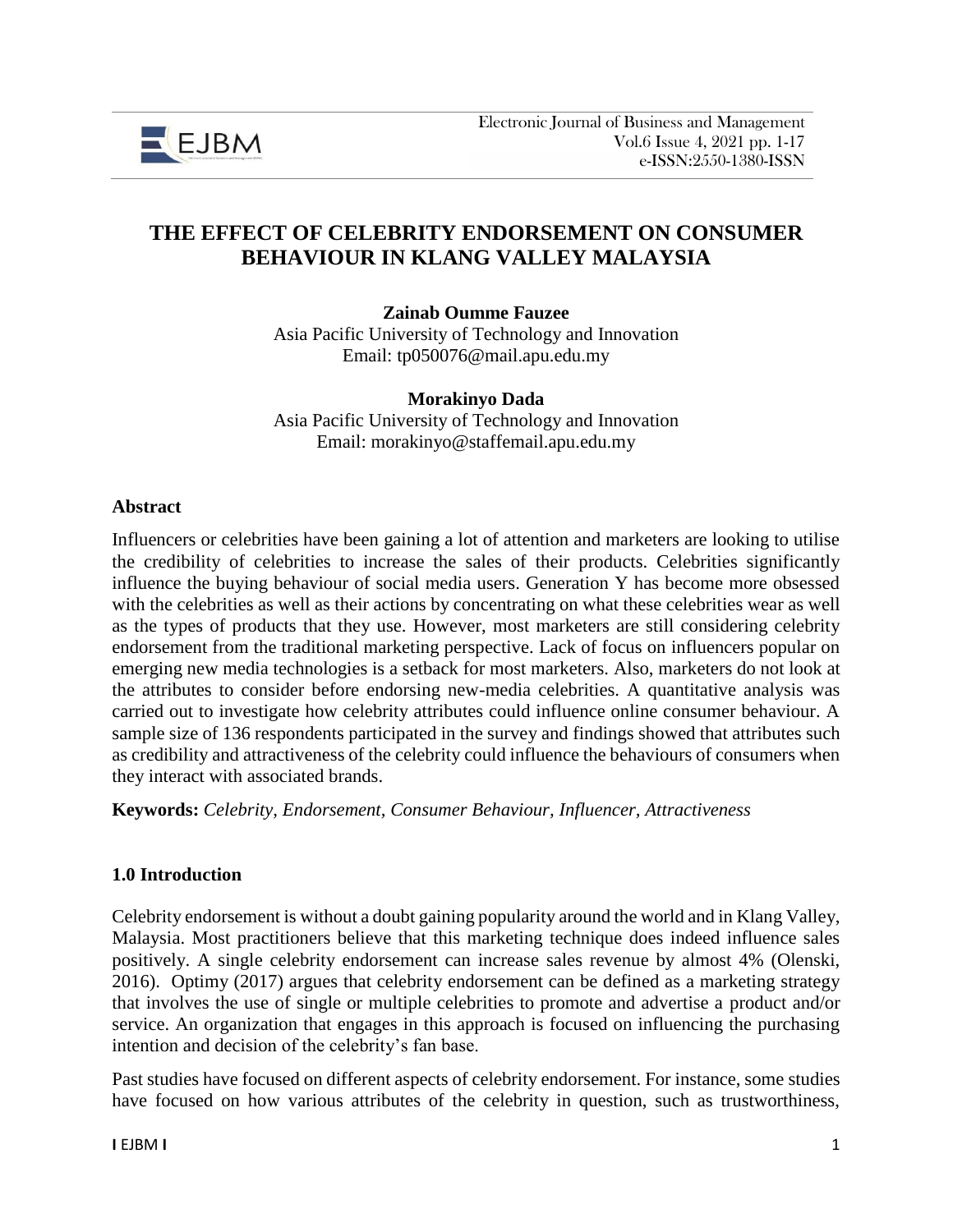expertise, and attractiveness, affects the ability of the celebrity endorsement in influencing the purchasing decisions of targeted consumers (Aziz, Omar, & Ariffin, 2019; Ahmad, Idris, Alias, & Tuong, 2020). Others have focused on how the experiences of the target audience determine the impact of the endorsement, particularly in influencing their purchasing decisions (Yan, 2018).

Ahmad et al. (2020) highlight a noteworthy point, the focus of their paper is on the credibility of a celebrity endorser, and not the emergence of new media and technology. In fact, the researcher of this study found only a few peer-reviewed past studies that investigated the effect of celebrity endorsement in a digitalized marketing environment. In their study, Ahmad et al. (2019) established that Young celebrities significantly influence the buying behaviour of social media users. However, these researchers were keen to expand their definition of celebrity to include figures that are simply popular on the internet.

Ranten (2017) is another example of an academic but non-peer-reviewed source that discussed celebrity endorsement in a digital world. The source precisely studied how celebrity endorsement is incorporated in social media marketing to establish that the technique is mostly used in Facebook marketing. Like in the case of Ahmad et al. (2019), this researcher was keen to consider online influencers as celebrities who can be used to endorse products online. However, Scouten, Janssen, & Verspaget (2018) suggest that notable differences between traditional celebrity endorsement and influencer endorsement exist. Besides, they argued that influencer marketing is more effective than the first.

# **1.1 Problem Statement**

Existing studies have shown that the modern generations, such as generation Y is well-educated, tech-proficient, diverse, and large. At the same time, this generation is aware of the marketing techniques compared to other generations and celebrities still influence this generation because they perceive them as attractive, realistic, likeable, and efficient (Chang, Lu, & Yang, 2018). According to writers, such as the Lay-Yee, Kok-Siew, and Yin-Fah (2013), the generation Y has become more obsessed with the celebrities as well as their actions by concentrating on what these celebrities wear as well as the types of products that they use. This fact shows using celebrities to endorse brands is still an effective technique for luring the members of the generation Y to make purchases. In that context, it is worth noting that celebrity endorsement is not a new marketing trend; it has existed since the 19th century.

The recorded incidence occurred in 1893, when Britain actress Lillie Langtry endorsed Pears Soap Product by appearing in their promotional materials (Han & Yazdanifard, (2015). According to these two researchers, the technique has evolved over the years by adapting to changing media and the marketing environment. However, past studies on the impact of celebrity endorsement on consumer behaviour have two problems (Gomez, 2019; Lunardo, Gergaud & Livat, 2015). The first problem is that they perceive the celebrity concept from the perspective set upon by traditional media, namely television, print, and radio. The second one is that they do not consider environmental changes emerging as a result of new technology. These studies seem to ignore changes in consumer demands and behaviour that is caused by the emergence of new technology and media. This study addresses the two problems by pursuing the following aim and objectives because there is imminent pressure for marketers in organizations to capture these people's attention since they are more informative and more updated and show great caution in attentioncraving.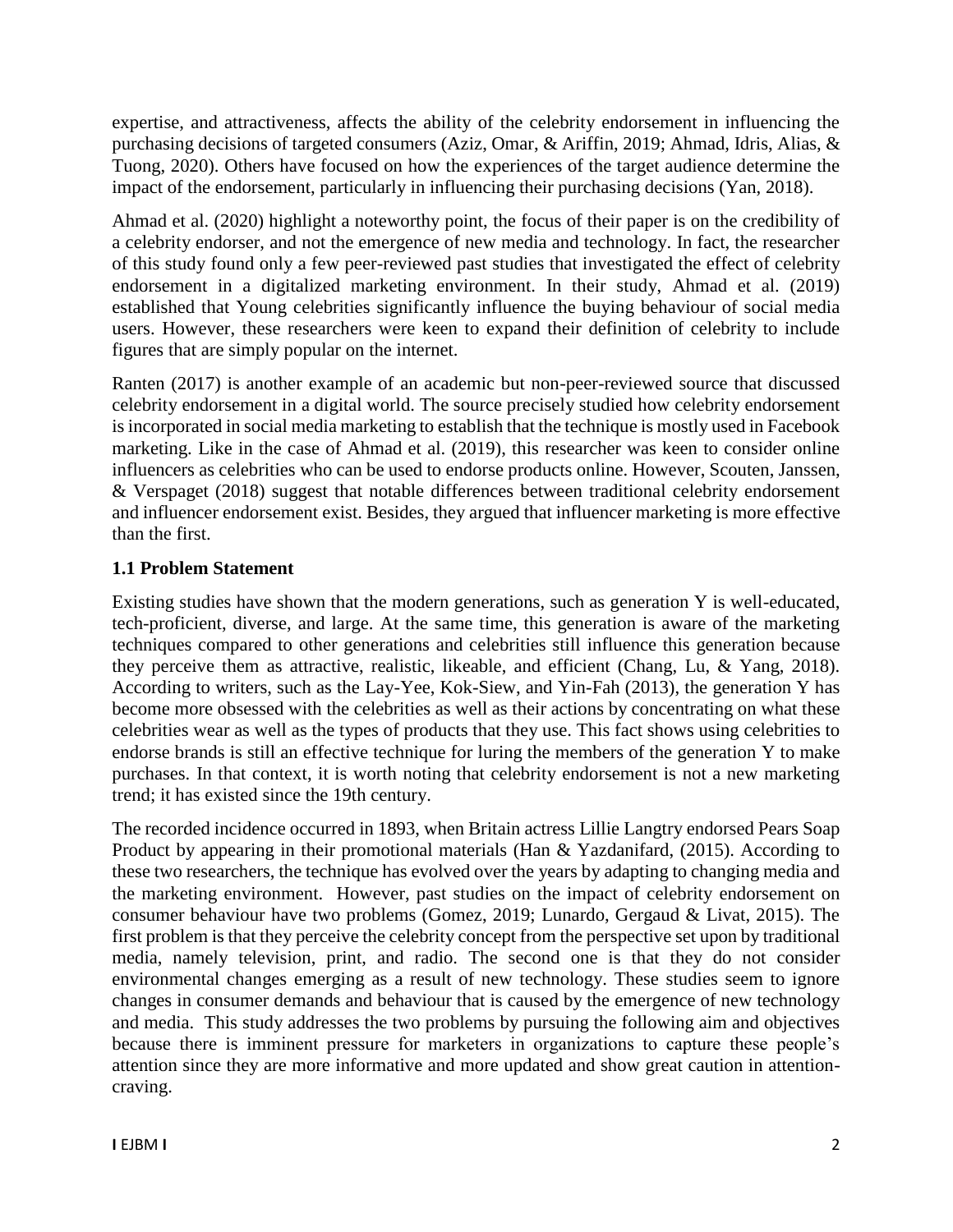### **2.0 Literature Review**

### **2.1 Consumer Behaviour**

Stankevich (2017) is keen to note that consumer behaviour refers to the process customers take to make their purchase decision. It includes both the intention and actual purchase of the product. Auf, Meddour, Saoula, & Majid (2018) indicate that from a research perspective, consumer behaviour is the study of how people decide to purchase a product. It incorporates the needs to be fulfilled, the underlying motivation, and the thought process a customer undergoes before finally deciding to purchase or neglect a certain product or service (Stankevich, 2017; Auf et al., 2018).

As indicated by Stankenvich (2017), businesses are always concerned with how they can influence consumer behaviour positively. Therefore, numerous studies that aim to identify factors affecting consumer behaviour exists. Qazzafi (2020) is an example of such a study. In his qualitative study, this researcher established that factors affecting consumer behaviour can be categorized into four groups namely, psychological factors, economic factors, social factors, and personal factors.

Hanaysha (2018) studied how social media marketing, store environment, perceived value, corporate social responsibility, and sale promotion affect the purchasing decision of consumers in the Klang Valley, retail market. The researcher established that corporate social responsibility, store environment, and perceived value had a significant positive effect on the behaviour. Interestingly, the researcher established that sales promotion had a negative effect while social media marketing has a non-significant effect.

Jan, Haque, Abdullar, Anis & Faisal-E-Alam (2019) focused on how advertising elements affect the buying behaviour of consumers of Klang Valley skincare products. The researcher established perceived usefulness of the advertisement had a significant positive impact on consumer behaviour. The features of the advertisement also had a notable impact. In another study, Farah, Ahmad, Muqarrab, Turi and Bashir (2018), established that perceived value, firm reputation, and trusts were some of the factors that significantly influence the behaviour of online shoppers in Klang Valley, Malaysia.

In essence, many other studies indicate that consumer behaviour can be affected by numerous and complex factors. The effect could be dependent on several things, such as the model of business and the location of customers (Farah et al., 2018; Jan et al., 2019).

### **2.2 Celebrity Endorsement**

Celebrity endorsement is the independent variable of the proposed study. As earlier indicated, it refers to a marketing strategy that involves the use of a single or multiple celebrities to promote and advertise a product and/or service (Optimy, 2017). While celebrity endorsement is a widely studied field, some controversies exist when it comes to academically defining who a celebrity is. Some academically accepted perceptions and definitions of a celebrity are that they are individuals, groups or even a pet belonging to a social elite group that commonly feature in the mass media (Lunardo, Gergaud & Livat, 2015). These researchers argue that celebrities are idolized, especially by young people. People who admire celebrities tend to derive some sense of identity from these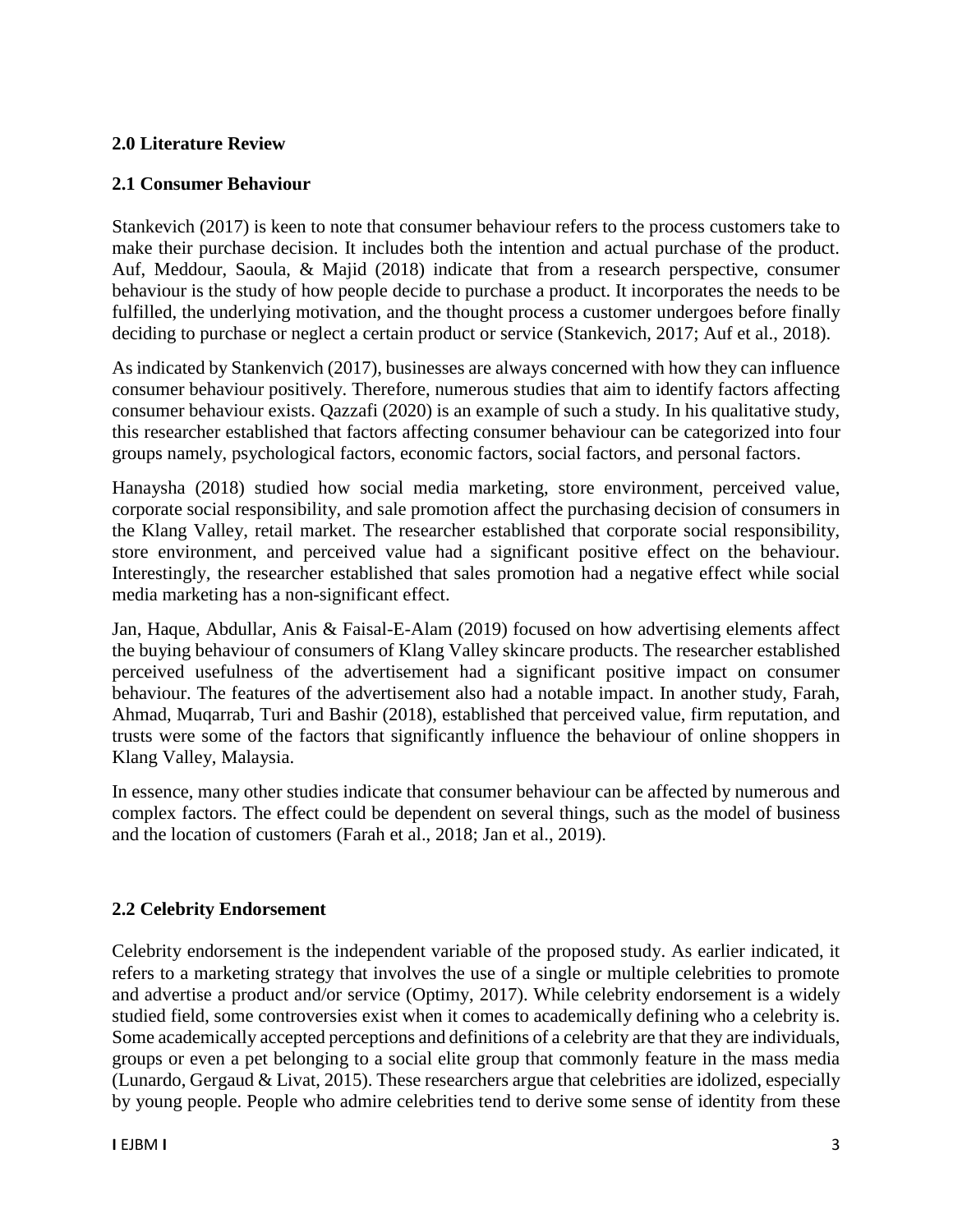public figures. Celebrity also seems to set standards that members of the public are likely to aspire towards achieving.

Lunardo et al. (2015) suggest that celebrities cannot exist without the mass media. The mass media sets the narrative that is responsible for making an individual popular and admired to the point whereby he or she is considered a celebrity. The earliest definition of celebrity by Daniel Boorstin further highlighted the importance of mass media in developing and popularizing a celebrity. The researcher suggested that celebrities are people who are 'known for their well-knownness' (Vinovrški & Van Krieken, 2019). In other words, Daniel Boorstin suggested that celebrities are a by-product of fame.

Even though Boorstin's definition and viewpoint of celebrity have been criticized as being narrow, past studies on celebrities have always appreciated the role of the mass media (Lunardo et al., 2015). One thing that is for sure is that celebrities cannot exist without some form of mass media, be it print, radio or television. Unfortunately, the studies tend to focus on the traditional mass media, and ignore the fact that new media is leading to the emergence of new types and categories of celebrities (Gomez, 2019; Vinovrški & Van Krieken, 2019). It is important to pay attention to the developments because this new group of celebrities can equally have a significant effect on various business aspects, including consumer behaviour.

Fortunately, Gomez (2019) appears to pay attention to this new development. In a study on the influence of celebrities, this researcher viewed celebrities from different perspectives. For starters, the researcher indicates that there is a clear traditional perspective of celebrity. The traditional perspective refers to persons or pets that enjoy public attention because of traditional mass media. The definition has two key elements: the traditional mass media and public attention. From this perspective, mass media refer to common media channels used to reach an audience. They include TV, Radio and Print. Public attention is important because one cannot become a celebrity without it. According to the traditional perspective, one attains public attention using the mass media.

Apart from the traditional perspective, Gomez (2019) suggests that there is a digital perspective to the definition and construct of celebrity. As the name suggests, the new perspective is being driven by the rise of digital technology, particularly social media. The researcher indicates social media is creating a new brand of celebrities. Such celebrities can utilize digital technologies to attain the public attention needed to transform them from ordinary individuals to celebrities. Also, worth noting is that this author differentiates celebrities from influencers. Influencers can attract sizeable attention, but not equivalent to that commanded by traditional mass media celebrities. However, within the social media and general digital technology arena, some celebrities can command mass sized public attention. Such individuals should be considered as social media or general internet celebrities. For these reasons, it is apparent that the celebrity endorsement happens according to the type of product and audience involvement.

### **2.3 Traditional Celebrity and Consumer Behaviour**

As highlighted by Gomez (2022), traditional celebrity refers to individuals, groups or pets that attain public attention through traditional media. Ahmed, Seedani, Ahuja, and Paryani (2015) is an example of a study that view celebrity endorsement from the defined traditional perspective. In this study, the researchers studied over 200 respondents to determine whether celebrity endorsement does indeed affect their buying behaviour. They established that the participants of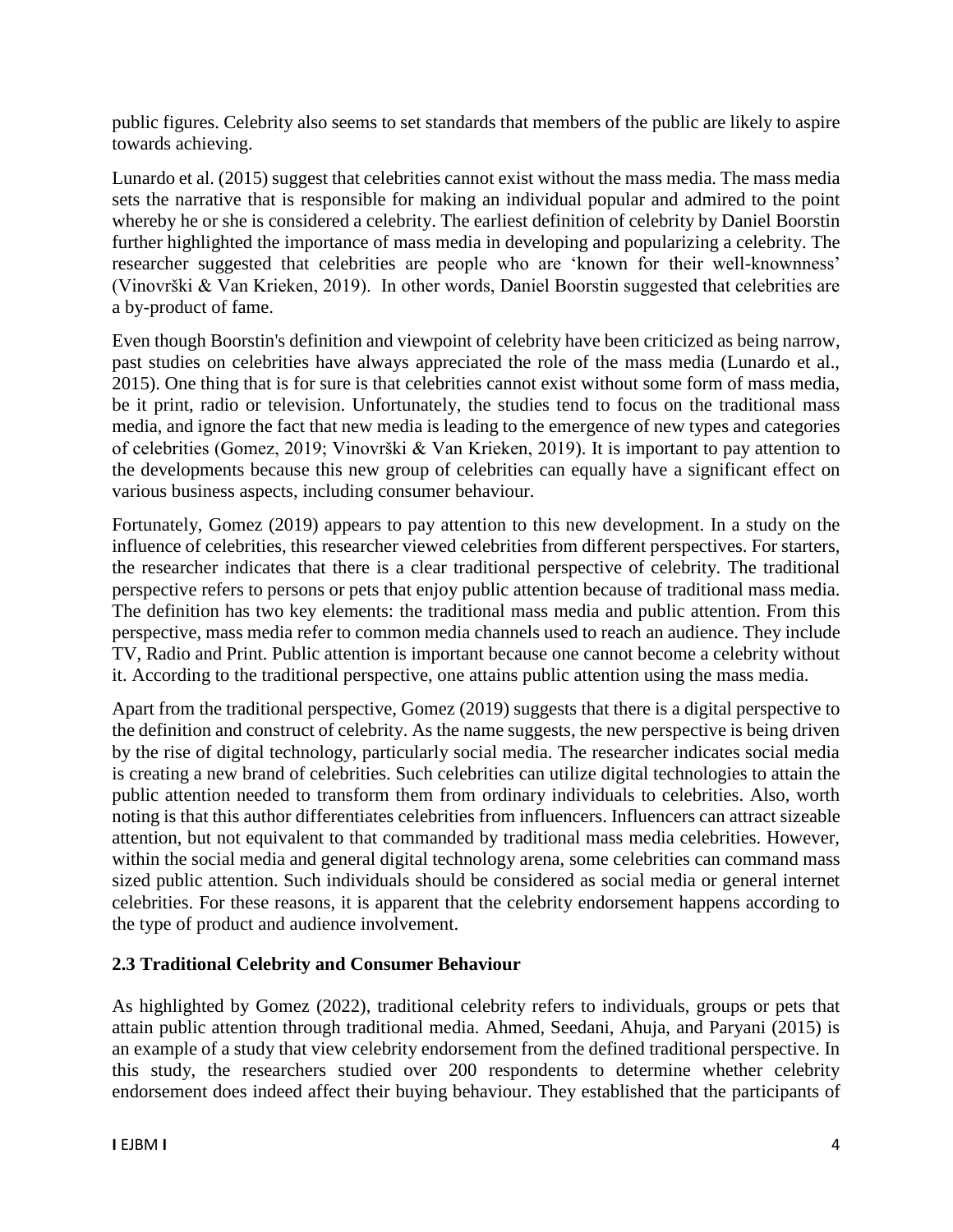the study perceived celebrity-endorsed advertisements to be more attractive than non-endorsed ones. They also established that a positive and significant relationship exists between celebrity endorsement and buying behaviour. Endorsement also has a significant positive impact on brand perception.

Adam and Hussain (2017) studied 300 women in Karachi to determine the impact of celebrity endorsement on consumer buying behaviour in the cosmetic industry. According to the research framework adopted by the researchers, four elements of celebrity endorsement are likely to affect the purchase intention of the consumers. These elements are credibility, attractiveness, product/celebrity match up, and meaning transferred. After testing their developed hypothesis, the researcher concluded only two of the four factors, namely credibility and meaning transfer, had a significant positive impact on consumer purchase intention. Worth noting is that credibility is made up of expertise and trustworthiness. The study suggests that consumers in the cosmetic industry trust someone who can demonstrate a high level of expertise.

# **2.4 Online Influencer/Celebrities and Consumer Behaviour**

Schouten, Janssen, & Verspaget (2020) compared the impact of celebrity endorsement and influencer marketing. While they make a clear distinction between celebrity endorsement and influencers endorsement, they tend to agree that the latter group can also be considered celebrities. These authors refer to social media influencers as micro-celebrities. Microcelebrities are different from traditional celebrities in that they usually created their fame using social media platforms while the latter derive the fame from the role, they play in the traditional mass media.

Worth noting is that Schouten et al. (2020) indicate that micro-celebrities (social media influencers) could have a more significant impact on consumer behaviour than traditional celebrities. The pronounced positive impact is because consumer tends to identify and trust influencers more than traditional celebrities. In other words, they can relate to the influencers more than with the traditional celebrities.

While Gurunge (2018) goal was to compared celebrity endorsement and social media influencer marketing as if the two are distinct elements. In other words, social media influencer marketing is an advancement of celebrity endorsement. The extension occurred in a bid towards conforming to media and technological development. Since social media is just but an extension, the researcher suggests that attributes that measure the effectiveness of celebrity endorsement can also be applied to the technique. To be precise, the effectiveness of social media influencers is likely to be affected by trustworthiness, expertise, attractiveness, influencer-product match, and authenticity. Nevertheless, certain extra-factors, such as reach, relevance, resonance, and engagement have to be considered when determining the influence of social media celebrity on consumer buying behaviour.

Shariffadeen & Manaf (2020) specifically studied whether Instagram celebrity endorsement affects the purchasing behaviour of consumers in Klang Valley, Malaysia. Using a sample size of 630 respondents, the researcher concluded that the endorsement is likely to result in a positive impact. Instagram promoted parasocial relationships, which was responsible for resulting in positive purchase intention.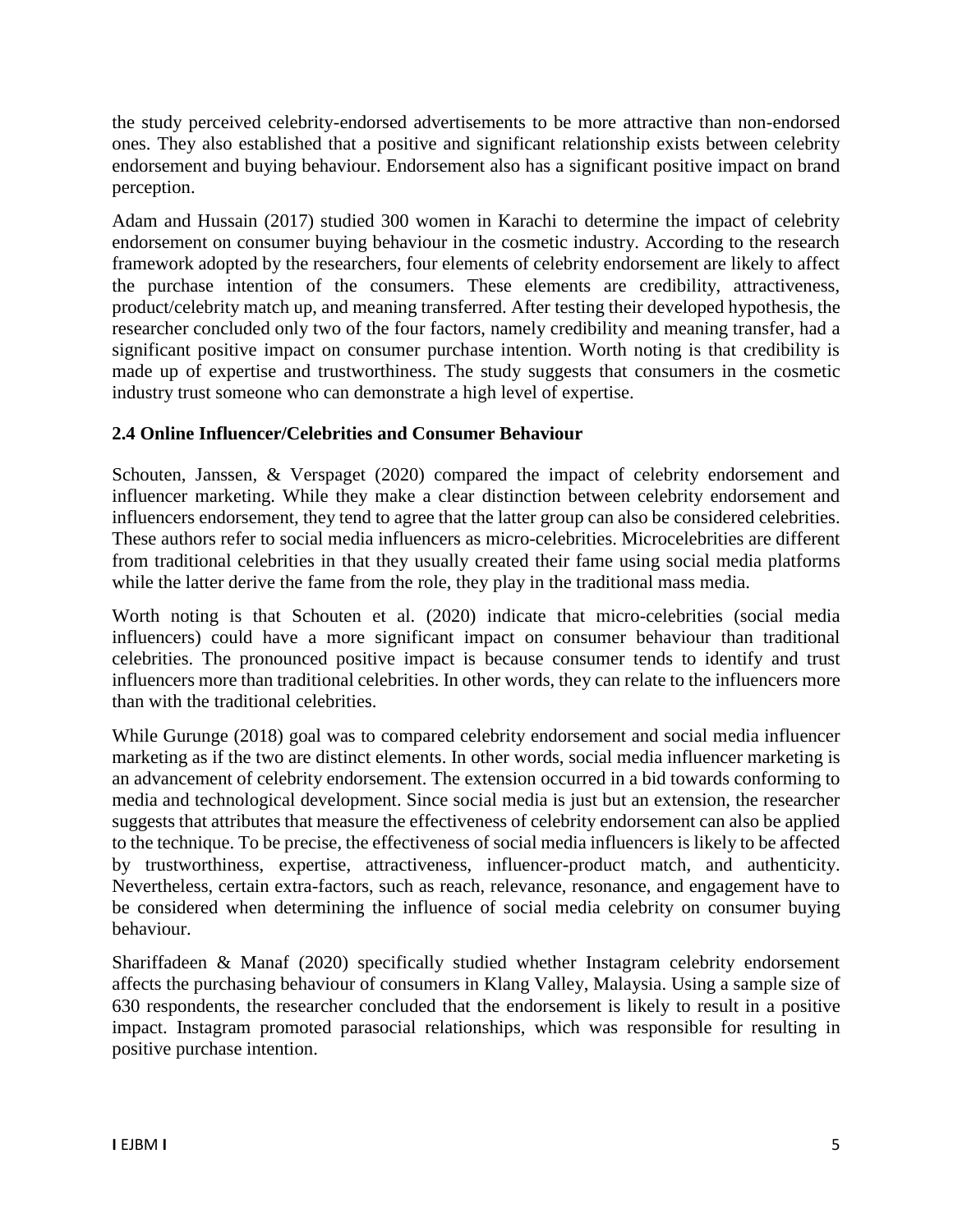#### **2.5 Research Framework**

A framework adopted from Gurunge's (2018) study was adopted for this study. This framework was adopted after conducting both domain and technical literature reviews. It considers some of the elements related to the classical celebrity endorsement model and social science theory. It also takes into account the two types of celebrities that are likely to influence consumers, these are the traditional celebrities and the new crop of social media celebrities.



**Figure 1: Proposed Research Model**

### **3.0 Methodology**

The study adopted a deductive research approach. The approach involves developing the theoretical framework and its accompanying hypothesis before the data analysis and consequently testing it. It is different from inductive which allows for the development of theory only after data has been collected and analysed. Deductive reasoning is particularly appropriate for quantitative data, whereby the researcher wishes to statistically test the developed hypothesis and theory and thus confirm or reject it (Groenland, 2019). The study adopted a survey research strategy. The method was selected because it enables the researcher to collect data from a huge number of respondents. As a result, the researcher can come up with results that are more likely to be representative of the viewpoint of the wider population (Laaksonen, 2018). The research was conducted through an online survey, whereby a questionnaire was developed using online platforms such as Google forms. The link of the developed questionnaire was in turn distributed through email and social media platforms. The researcher adopted a quantitative research method. Quantitative research involves the collection of numeric based data. Compared with qualitative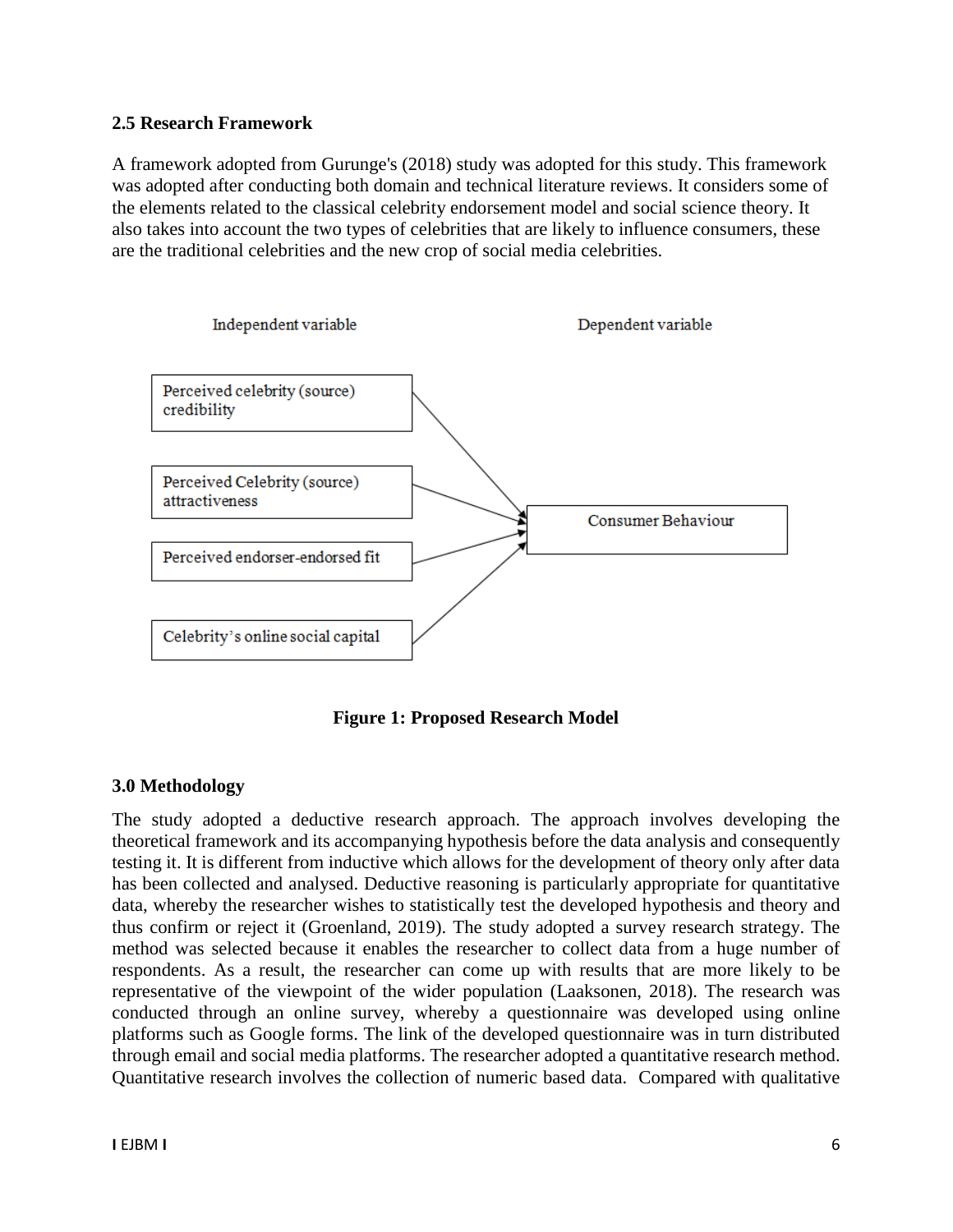research, it enables the researcher to collect objective results arguably because he or she can measure and quantify the response of the respondent.

The target population of this study are consumers in Klang Valley. However, the population is extremely large and hence cannot be fully reached. Therefore, this researcher adopted a systematic sampling technique. A systematic sampling technique is a probability sampling technique that involves units to be included in the sample at a predetermined regular interval (Kth) (Etikan & Bala, 2017). The research included every 5th respondent in the final sample list. Apart from it being a probability technique and hence appropriate for a quantitative study, it was selected because it does not make it mandatory for the researcher to have the entire list of the population or a sample frame. The formula highlighted by Schoemann, Boulton, and Short (2017) was used to estimate the sample size of this study. This formula indicates that for quantitative research that involved multi-linear regression analysis, the sample size should be minimum sample size+8K. According to Jenkins & Quintana-Ascencio (2020), the minimum sample size should be 100 for a population that does not exceed 1000 members of the population. In the formula, K represents the number of predictors (independent variables). This study had four independent variables. Therefore, the sample size was 100+36, to make 136 respondents.

The research applied both descriptive and inferential statistics to analyse the quantitative data collected. Data collected was tested on reliability and validity to check its suitability. Descriptive statistics are used to highlight the general statistics of the data sets. It highlights demographic issues, central tendencies, and standard deviation attributes of the data set. On the other hand, multi-linear regression and correlation analysis is used to test hypothesis and make inference about the relationship between the independent and dependent variables (Goertzen, 2017).

# **4.0 Data Analysis**

### **4.1 Demographic profile of respondents**

The particular characteristics of the research participants' demographics were carried out in this section. These included; gender, nationality, age grouping, Level of education, and marital status. Out of a total of 136 respondents, the majority of the research participants (55.2%) were females, while 44.8% were males. The findings show that the majority (80.3%) were of Malaysian nationality, whereas 19.7% indicated that they were not Malaysian nationals. Findings reveal that majority (41.4%) of the individuals were aged between 18 and 25 years, 27.6% were aged between 26 and 35 years, 20.7% were aged between 36 and 45 years, 6.9% were aged between 36 and 55 years while 3.4% were aged above 55 years. Most respondents (58.6%) had a degree education level, 27.6% had a foundation level of education, and 13.8% had a Master's degree. The majority of the research participants (55.2%) were married, while 44.8% of them were single.

# **4.2 Reliability**

Cronbach's Alpha was used to assess the study's reliability for the factor of food presentation. By analyzing how all items on a survey related to each other and the entire test-internal coherence of data, the Cronbach's Alpha reliability coefficient indicates internal consistency. The idea of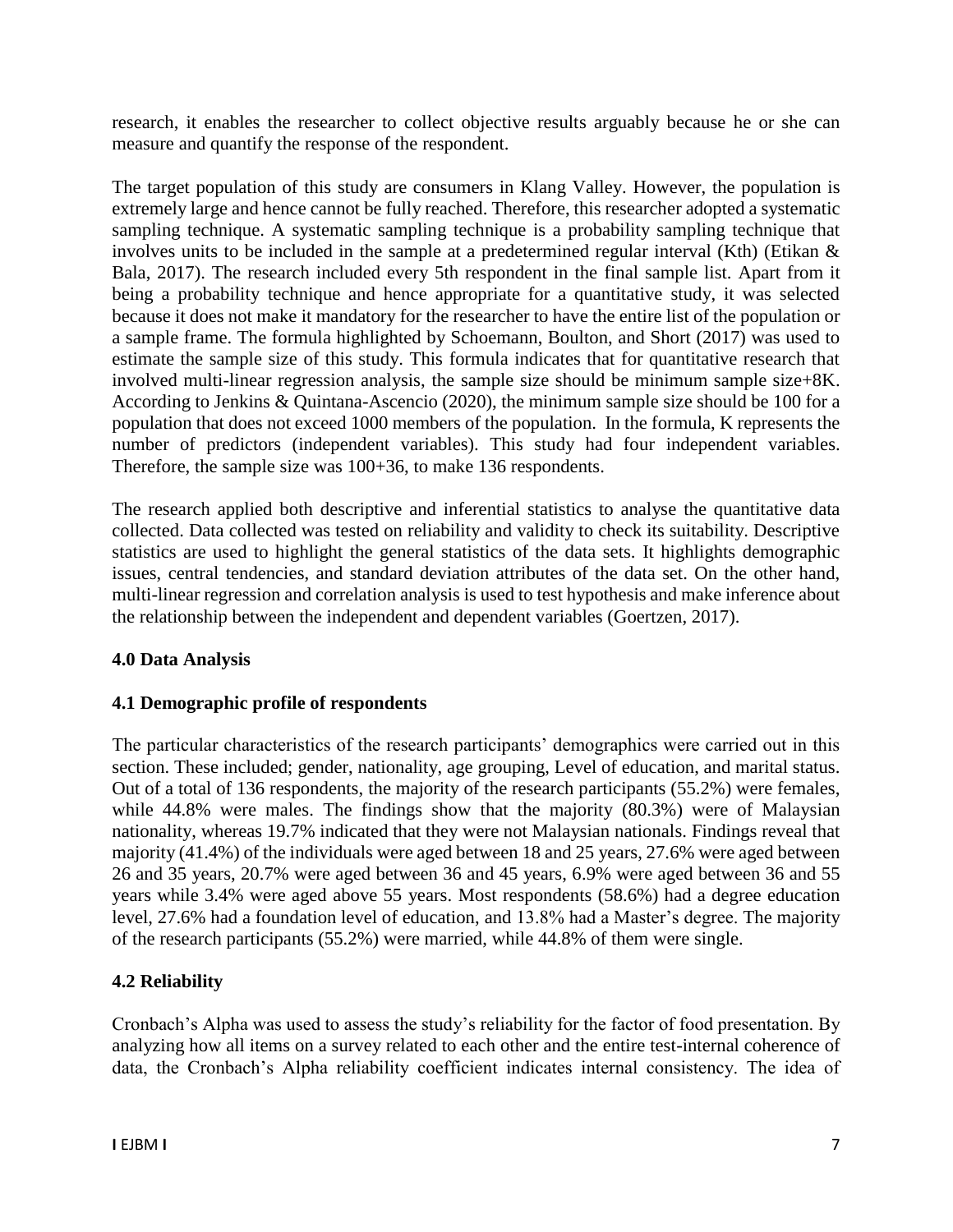reliability is stated as a coefficient ranging from 0.0 to 1.00. Cronbach's alpha values greater than 0.7 imply that the factor is reliable.

| <b>Construct</b>                       | <b>Cronbach's Alpha</b> |
|----------------------------------------|-------------------------|
| <b>Celebrity Credibility</b>           | .746                    |
| <b>Celebrity Attractiveness</b>        | .740                    |
| Endorse-Endorsed Fit                   | .804                    |
| <b>Celebrity Online Social Capital</b> | .705                    |

### **4.2 Regression Analysis and Anova**

Regression analysis was used in testing the effect of celebrity endorsement on consumer behaviour in Malaysia. The factors of celebrity credibility, celebrity attractiveness, endorse-endorsed fit, and celebrity online social capital were used to predict consumer behaviour.

#### **Table 2: Regression Analysis**

| <b>Model Summary</b> |       |          |                         |                               |  |
|----------------------|-------|----------|-------------------------|-------------------------------|--|
| Model                | R     | R Square | Adjusted<br>Square<br>R | Std. Error of<br>the Estimate |  |
|                      | .829a | .688     | .677                    | .46544                        |  |

The R-squared value was found to be 0.688 which implies that the relationship between celebrity endorsement and consumer behaviour is strong. The findings imply that celebrity endorsement account for 68.8% of the variation in consumer behaviour.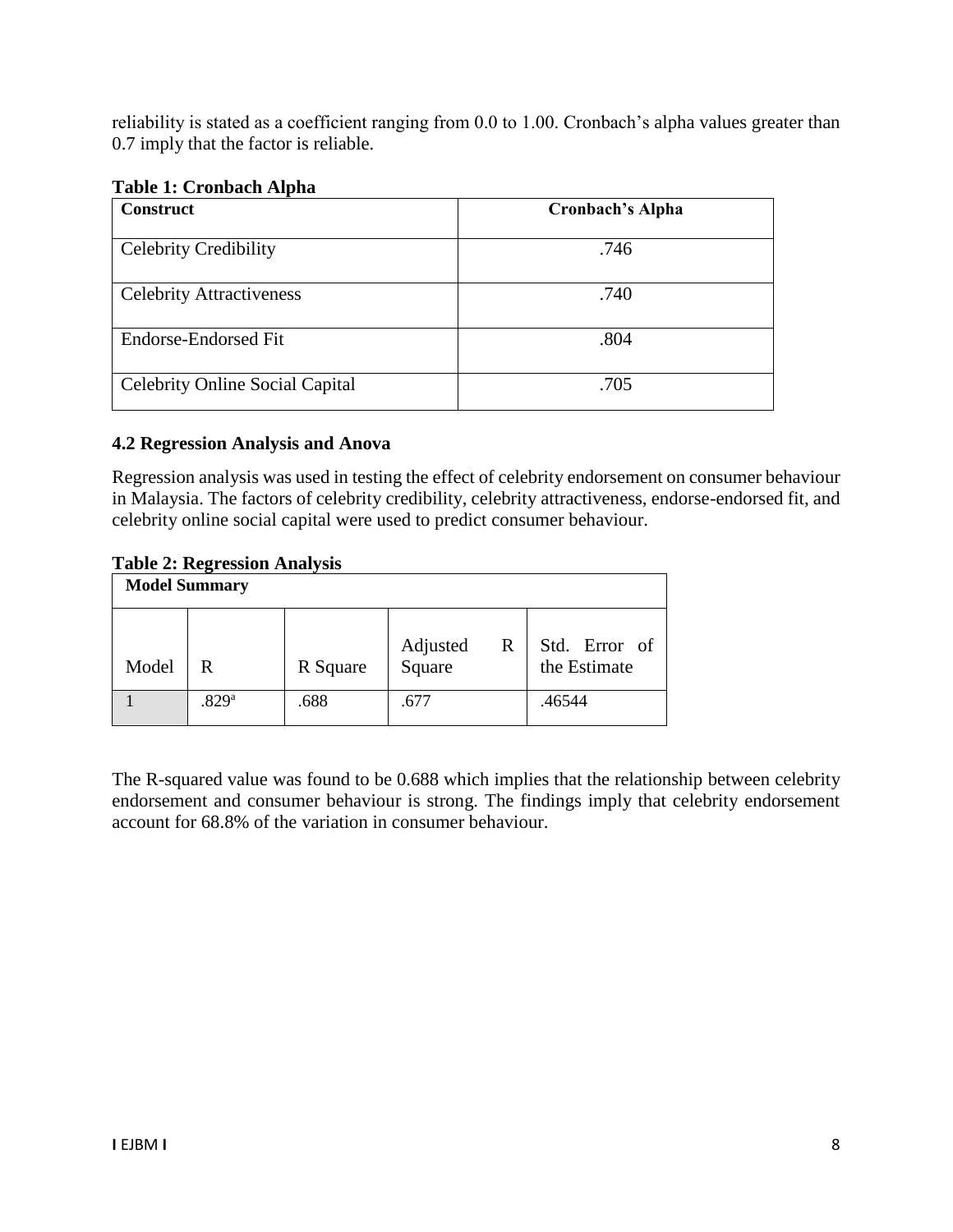| Table 3: Anova            |            |           |     |        |        |                   |
|---------------------------|------------|-----------|-----|--------|--------|-------------------|
| <b>ANOVA</b> <sup>a</sup> |            |           |     |        |        |                   |
|                           |            | of<br>Sum |     | Mean   |        |                   |
| Model                     |            | Squares   | df  | Square | F      | Sig.              |
|                           | Regression | 52.967    | 4   | 13.242 | 61.125 | .000 <sup>b</sup> |
|                           | Residual   | 24.046    | 111 | .217   |        |                   |
|                           | Total      | 77.013    | 115 |        |        |                   |

**Table 3: Anova**

ANOVA results reveal an F-value of 61.125 and a p-value of 0.000 at 95% significance level which implies that the model of celebrity endorsement in predicting consumer behaviour is significant. Since the p-value was below 0.05, the null hypothesis was rejected as there is no significant relationship between celebrity endorsement and consumer behaviour. Therefore, there is a significant relationship between celebrity endorsement and consumer behaviour. Similarly, Jan et al. (2019) investigated how advertising components influence customers' purchasing decisions for Klang Valley skincare products, finding that the perceived utility of the campaign had a substantial beneficial effect on consumer behaviour.

Farah et al. (2018) discovered that perceived value, business reputation, and trusts are some of the variables that have a substantial impact on online consumer behaviour in Klang Valley. Similarly, Hanaysha (2018) investigated how social media marketing, shop atmosphere, value perception, corporate social responsibility, and sale promotion influence customers' buying decisions in the Klang Valley retail sector. Corporate social responsibility, shop atmosphere, and perceived value all had a substantial beneficial impact on behaviour, according to the study. Surprisingly, the researchers discovered that sales promotion had a negative impact, while social media marketing has a positive impact.

### **4.3 Hypothesis Testing**

The correlation coefficient, which reflects the strength of the hypothesized linear connection between the factors is used to assess correlation. A correlation value of zero implies that no linear connection exists between two continuous factors while a Pearson correlation of -1 or +1 indicates that the relationship is perfect. The correlation coefficient approaches 1 as the connection between variables becomes stronger. If the coefficient is positive, the variables are closely linked, which means that when one variable's value rises, the values of the other rise as well (Behm et al 2013). If the coefficient is negative, the factors are inversely linked, indicating that if one variable's value increases, the value of the other variable decreases. Pearson correlation was used to assess the relationship strength that exists between celebrity credibility, celebrity attractiveness, endorseendorsed fit, celebrity online social capital and consumer behaviour factors.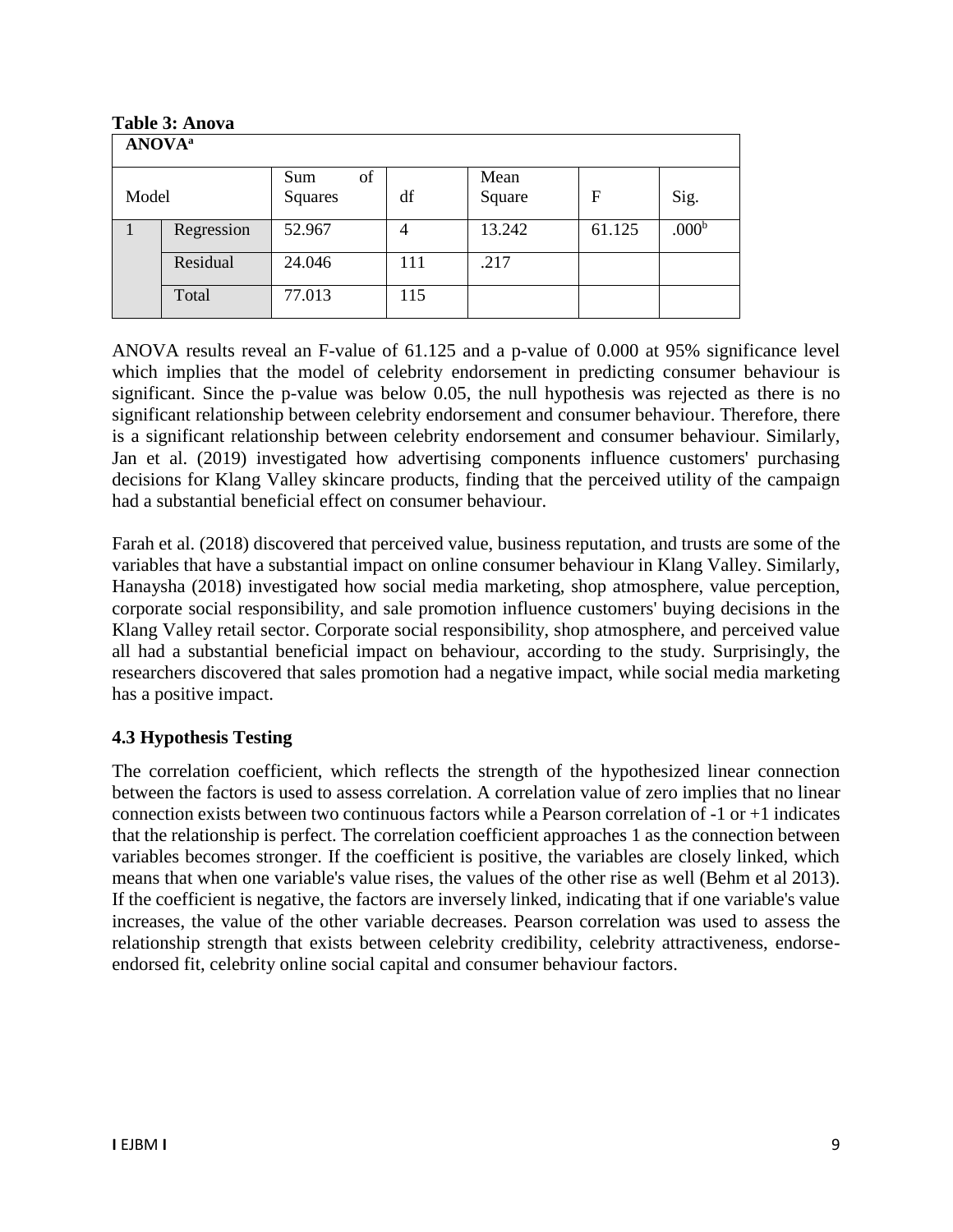**Table 4: Overall Correlation Analysis**

| <b>Correlations</b>                   |                            |                              |                                         |                             |                                          |                                            |
|---------------------------------------|----------------------------|------------------------------|-----------------------------------------|-----------------------------|------------------------------------------|--------------------------------------------|
|                                       |                            | Celebrity<br>Credibilit<br>y | Celebrity<br>Attractivenes<br>${\bf S}$ | Endorse-<br>Endorsed<br>Fit | Celebrity<br>Online<br>Social<br>Capital | Consume<br>$\mathbf{r}$<br><b>Behavior</b> |
| Celebrity<br>Credibility              | Pearson<br>Correlati<br>on | $\overline{1}$               | $.752**$                                | $.803**$                    | $.731***$                                | $.700**$                                   |
|                                       | Sig. $(2-$<br>tailed)      |                              | .000                                    | .000                        | .000                                     | .000                                       |
|                                       | ${\bf N}$                  | 116                          | 116                                     | 116                         | 116                                      | 116                                        |
| Celebrity<br>Attractiveness           | Pearson<br>Correlati<br>on | $.752**$                     | $\overline{1}$                          | $.771**$                    | $.875***$                                | $.731***$                                  |
|                                       | Sig. $(2-$<br>tailed)      | .000                         |                                         | .000                        | .000                                     | .000                                       |
|                                       | ${\bf N}$                  | 116                          | 116                                     | 116                         | 116                                      | 116                                        |
| Endorse-<br><b>Endorsed Fit</b>       | Pearson<br>Correlati<br>on | $.803**$                     | $.771***$                               | $\mathbf{1}$                | $.706***$                                | $.812***$                                  |
|                                       | Sig. $(2-$<br>tailed)      | .000                         | .000                                    |                             | .000                                     | .000                                       |
|                                       | ${\bf N}$                  | 116                          | 116                                     | 116                         | 116                                      | 116                                        |
| Celebrity<br>Online Social<br>Capital | Pearson<br>Correlati<br>on | $.731**$                     | $.875***$                               | $.706***$                   | $\mathbf{1}$                             | $.674**$                                   |
|                                       | Sig. (2-<br>tailed)        | .000                         | .000                                    | .000                        |                                          | .000                                       |
|                                       | ${\bf N}$                  | 116                          | 116                                     | 116                         | 116                                      | 116                                        |
| Consumer<br>Behavior                  | Pearson<br>Correlati<br>on | $.700**$                     | $.731***$                               | $.812**$                    | $.674**$                                 | $\mathbf{1}$                               |
|                                       | Sig. $(2-$<br>tailed)      | .000                         | .000                                    | .000                        | .000                                     |                                            |
|                                       | ${\bf N}$                  | 116                          | 116                                     | 116                         | 116                                      | 116                                        |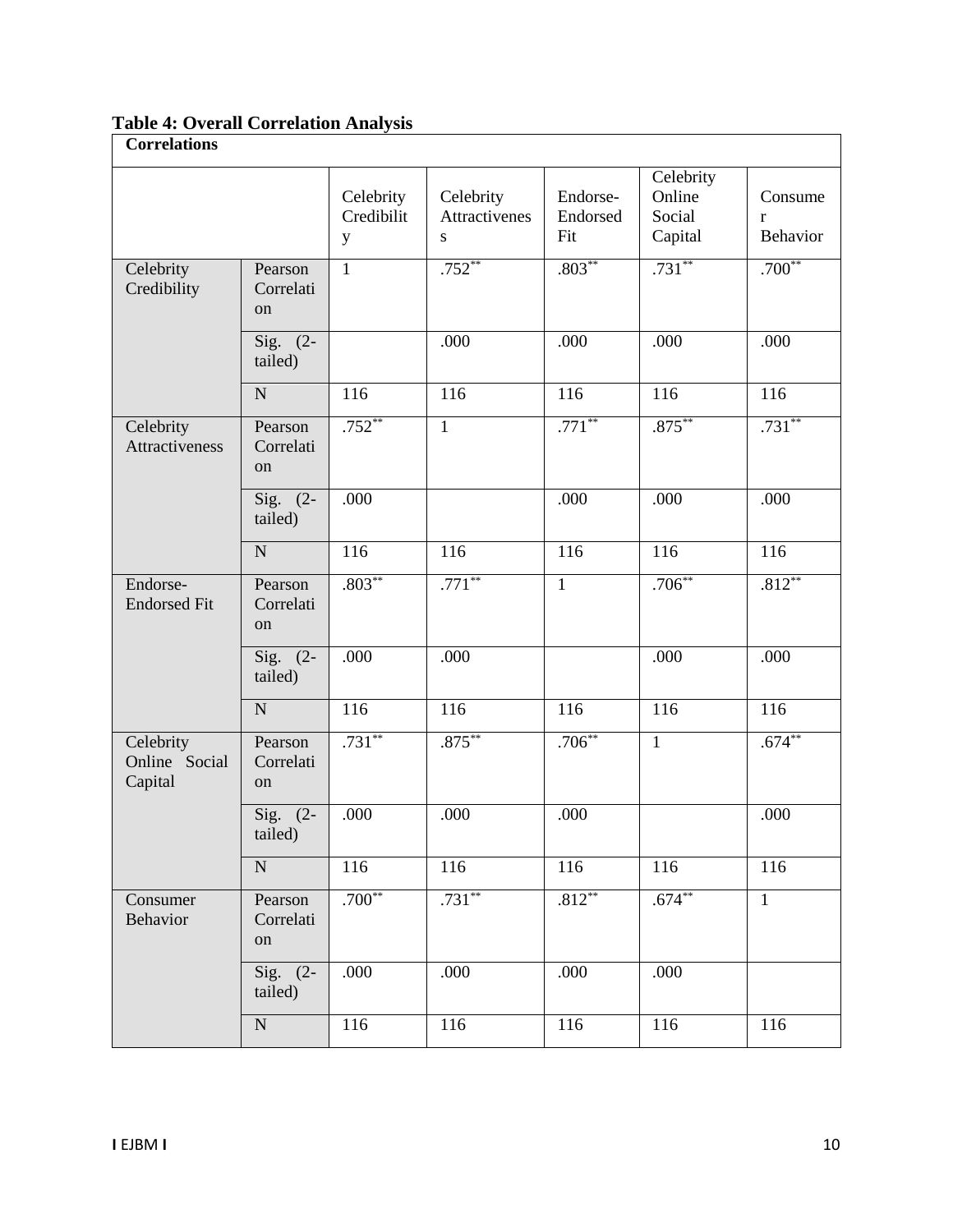The findings reveal that the association of the factors of celebrity credibility, celebrity attractiveness, endorse-endorsed fit, celebrity online social capital and consumer behaviour factors was between 0.674 and 0.875. The significance value of the relationship factors was 0.000 for all the relationships of the factors. Therefore, there is a strong and significant relationship between celebrity credibility, celebrity attractiveness, endorse-endorsed fit, celebrity online social capital and consumer behaviour factors. In terms of generating positive marketing evaluations that enhance endorser reputation and brand awareness, a good match between a celebrity and a business is more profitable than a bad fit (Min, Chang, Jai & Ziegler, 2019). A congruent product-endorser link is more likely to persuade consumers to buy the endorsed brand by translating cultural connotations from their brand identification to the goods.

Furthermore, numerous studies show that a celebrity spokesperson has a greater impact on consumer sentiments and purchase intent than a non-celebrity spokesperson. The more relevant or coherent a celebrity/brand combination is seen to be, the more positive the response to marketing will be in terms of personality and purchasing intent. A poor fit between brand and celebrity may be stimulating, prompting individuals to think more deeply and expand on the content. The compatibility between the endorsers with the brand is critical. The customer's impression of the brand may suffer if there is a mismatch. A celebrity's expertise, according to Qureshi & Malik (2017), is more convincing in terms of boosting purchase inclinations. Expert celebrity endorsers are shown to be more convincing and can easily persuade consumers to buy.

### **5.0 Discussion**

The study analysed the impact of celebrity credibility on consumer behaviour in Malaysia. The descriptive statistics findings show that the respondents were in strong agreement with the statements that show a positive effect of celebrity on consumer behaviour. This shows that consumers hold the perception that celebrity credibility affects their purchase intention positively. The inferential statistics findings also support the finding that the relationship is positive. Pearson's correlation coefficient analysis shows that the effect of celebrity credibility rises to statistically significant levels.

The findings of this study on the relationship between celebrity credibility and consumer behaviour is consistent with the findings of other researchers. Singh & Banerjee (2018) examined the impact of celebrity credibility on brand attitudes, advertisement attitude and purchase intention in India. The quantitative research study included 380 participants. It found a statistically significant relationship between celebrity credibility and brand attitudes and advertisement attitude. Brand attitudes and advertising attitudes were found to mediate the relationship between celebrity credibility and purchase intention. Suki (2014) meanwhile looked at the relationship between celebrity credibility and brand attitude and purchase intention for Muslims and non-muslims.

The quantitative research study also found a positive and statistically significant relationship. However, the study found that the effect was stronger for the non-Muslim members of the sample of 250 participants. Rai & Sharma (2013) did a broader study in which they assessed the effect of celebrity attributes on consumer behaviour. The quantitative research study examined the effects of eight different attributes on consumer purchase behaviour. One of the aspects assessed was celebrity credibility. The study also found a positive and statistically significant relationship between celebrity credibility and consumer purchase behaviour. These studies show that the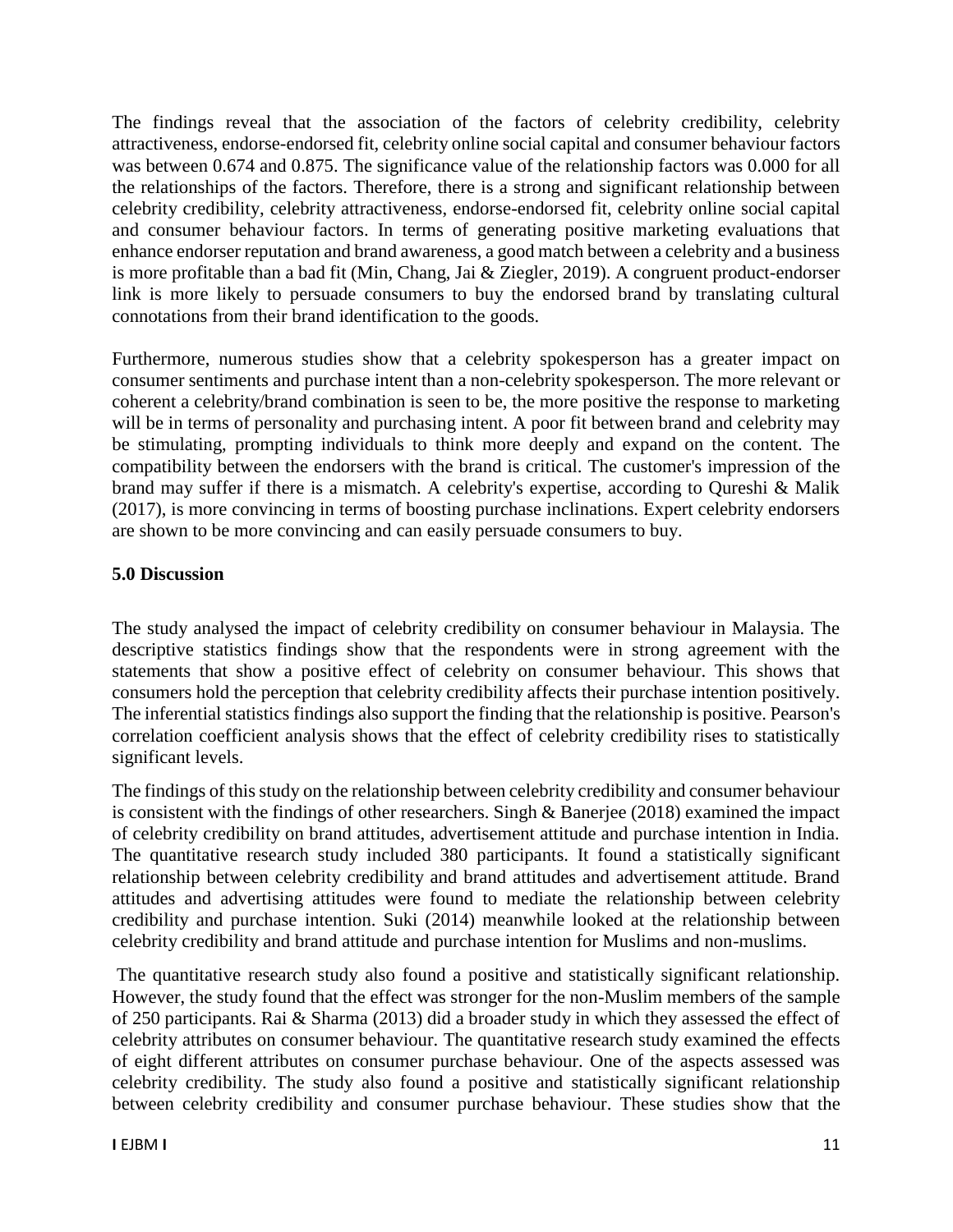findings of the present study are accurate. Studies done both within Malaysia and elsewhere have shown that the relationship is positive. It can thus be concluded that the effect of celebrity credibility aspect of celebrity endorsement on consumer behaviour is positive and statistically significant.

The study analysed the effect of celebrity attractiveness on consumer behaviour in Malaysia. The descriptive statistics findings and the findings of the inferential statistics both show that the relationship is positive and statistically significant. The descriptive statistics findings show that the relationship is positive since the respondents largely agreed or strongly agreed with statements that suggest the existence of a positive relationship. Pearson's correlation coefficient analysis confirms that the relationship is positive. It also shows that the relationship rises to a statistically significant level.

These findings are consistent with the findings of other studies in the extant literature. In their study, Rai & Sharma (2013) also examined celebrity attractiveness among the eight attributes that they examined. The study found that celebrity attractiveness has a positive and statistically significant effect on consumer purchase behaviour. In a study in the context of Malaysia, Wei & Wu (2013) looked at the impact of celebrity endorsements on consumer behavioural intentions. The quantitative research study examined the effects of source attractiveness, source credibility and the fit between the endorser and the endorsed on the behavioural intentions of Malaysians. The study found that celebrity attractiveness was a significant positive factor that is essential to the effectiveness of celebrity endorsements in Malaysia. Thomas & Johnson (2016) looked specifically at the case of celebrity attractiveness and how it affects the behaviour of people following social advertisements.

The quantitative research study found that celebrity attractiveness has a positive and statistically significant effect on attitudes towards advertising and the comprehension level for messages in the advertisements. Lord et al. (2019), meanwhile, looked at the link between attractiveness and trustworthiness of celebrity endorsers among other things. The study also found a positive and statistically significant relationship. It noted that trustworthiness was important in consumer behaviour. Generally, studies are consistent in the finding that celebrity attractiveness plays a significant role in consumer behaviour. This shows that the findings of this study are accurate. The conclusion can be made that celebrity attractiveness has a positive and statistically significant effect on consumer behaviour.

The study analysed the effect of the perception of consumers on the effect of celebrity endorserendorsed fit on their behaviour. The findings show that consumers view endorser-endorsed as an important consideration in their behaviour towards brands and products. The descriptive statistics findings indicate that the consumers largely agree with the view that endorser-endorsed is important in their consumer behaviour towards brands and products. The inferential statistics findings show that the effect of endorser-endorsed on consumer behaviour is positive and statistically significant.

Other researchers have looked at this relationship and the consensus is that endorser-endorsed fit is a significant factor in consumer behaviour. However, the consensus for this variable is not as considerable as for the previous two variables assessed. For instance, in their study, Wei & Wu (2013) found that celebrity credibility and celebrity attractiveness has a positive and statistically significant effect on consumer behaviour. However, the study found that the fit between the endorser and the endorsed does not have a statistically significant effect. However, Fern et al.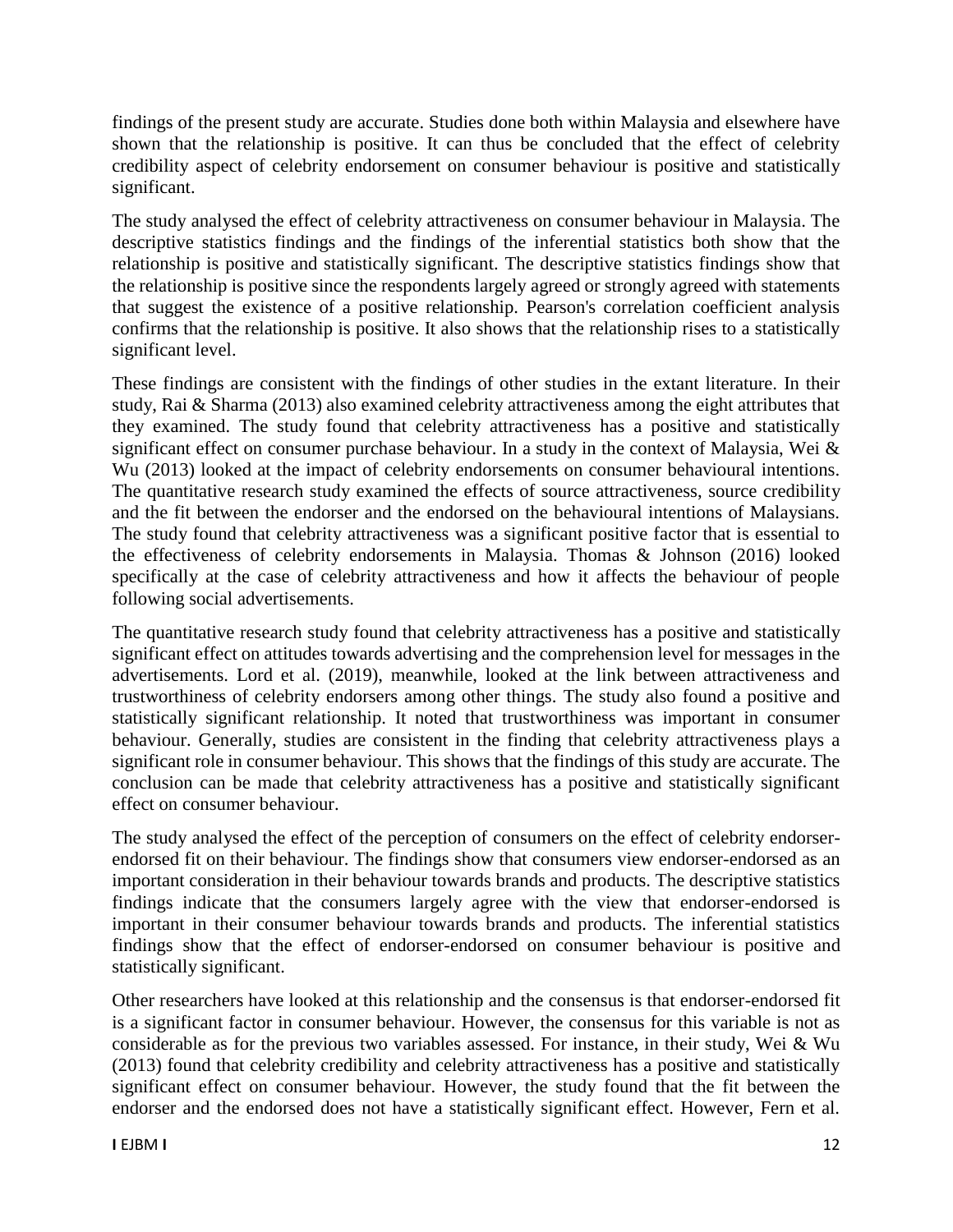(2015) found a positive and statistically significant relationship between the endorser and endorsed fit and consumer purchase intention. The study looked at a number of celebrity attributes and found that fit, credibility, and attractiveness all had a significant impact.

The study analysed the effect of online social capital on consumer behaviour in Malaysia. The descriptive statistics findings indicate a high level of agreement among the respondents on statements that indicate the existence of a positive relationship between online social capital and consumer behaviour. The inferential statistics findings indicate that this relationship is indeed positive and statistically significant. Pearson's correlation coefficient analysis showed that the variables are strongly correlated. Based on the findings, it can be claimed that online social capital has a positive and statistically significant effect on consumer behaviour in Malaysia.

There are strong indications in the extant literature that this finding is accurate. The phenomenon of online social capital is only emerging and many researchers have not looked at it explicitly. However, many have looked at social capital in general. Loureiro & Sarmento (2018), in a research on the determinants of celebrity endorsement effectiveness, identified social capital as an important factor. The study noted that celebrities who were outgoing and friendly were more effective advertisers than other celebrities. Adnan et. al. (2018) found that celebrities with stronger networks were more effective than those without. Jin & Phua (2014) also found that celebrities with strong online networks (which is effectively online capital) were more effective at getting messages across using online word of mouth and other advertisement means. These findings show that online social capital is indeed a key factor in consumer behaviour and that the findings of this study are largely accurate.

### **5.1 Conclusion and Recommendation**

This study examined the effect of celebrity endorsement on consumer behaviour in Malaysia. This overall aim has been met. The study has found that celebrity endorsement has a positive and statistically significant effect on consumer behaviour. This effect is mediated by several celebrity attributes. This study found that celebrity attractiveness, celebrity credibility, celebrity endorserendorsed fit, and celebrity online social capital are attributes of celebrities that have a positive and statistically significant effect on consumer behaviour in Malaysia. The findings are consistent with those of other researchers.

The impact of online social capital on consumer behaviour requires more research, particularly in the context of Malaysia. This is the least studied of the four independent variables of this study. Future researchers can research this specific variable alone and assess its impact on purchase intention for consumers. A study of other factors that affect celebrity endorsement effectiveness is also warranted. A more detailed assessment of the nature and impact of endorser-endorsed fit is also warranted.

### **6.0 References**

Abdaziz, D. Z., Khalilomar, M., & Ariffin, S. (2019). The effects of celebrity endorsement

towards purchase intention among students in one public university Malaysia.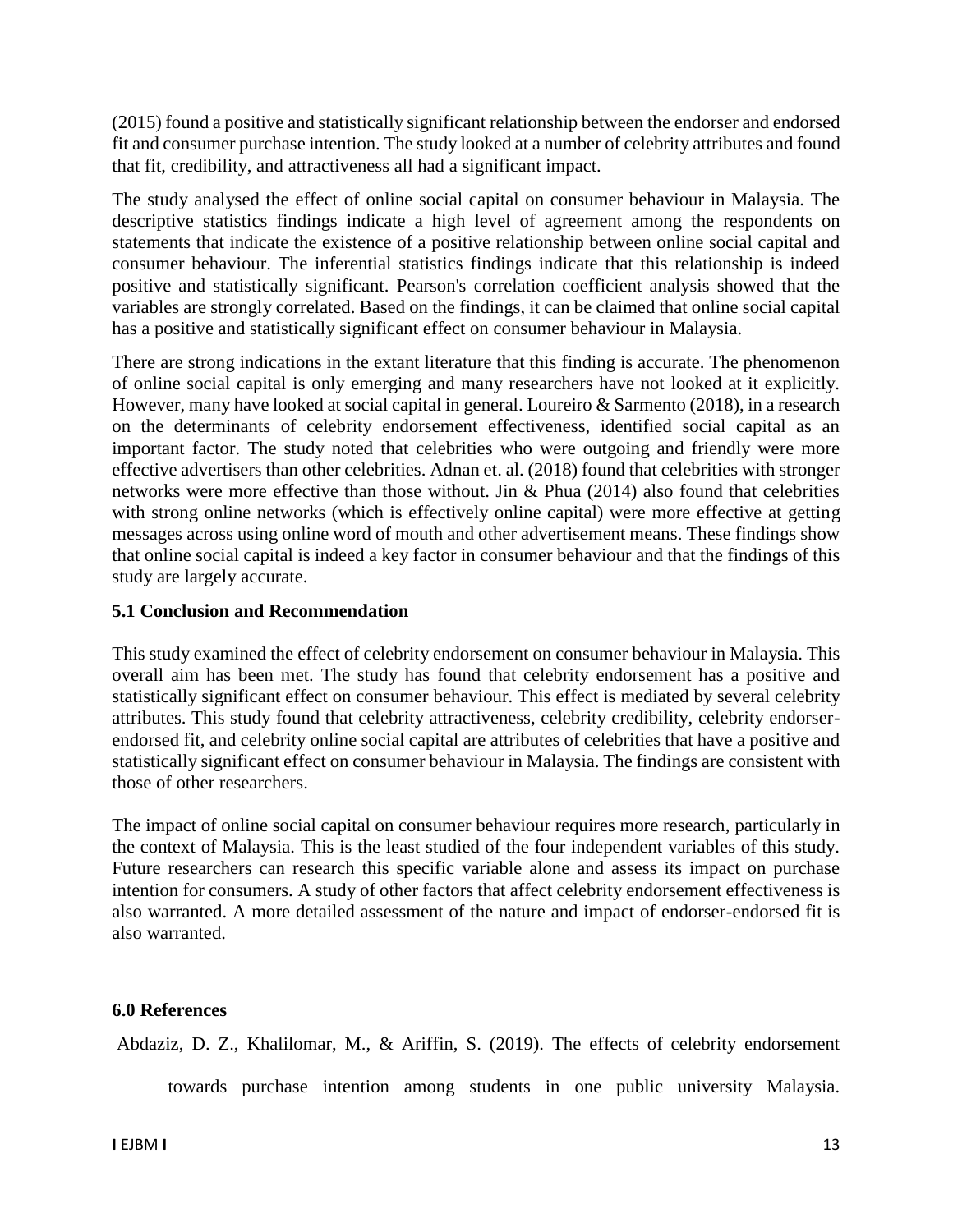*International Journal of Academic Research in Business and Social Science*, *9*(5), 498- 507.

- Adam, M., & Hussain, N. (2017). Impact of celebrity endorsement on consumers buying behavior. *British Journal of Marketing Studies*, *5*(3), 79-121.
- Ahmad, A. H., Idris, I., Alias, S. S., Tuong, C., & Amit, H. (2020). The Credibility of Celebrity Endorser: Its Impact Towards Consumer Purchase Intention On Instagram in Malaysia. *PalArch's Journal of Archaeology of Egypt/Egyptology*, *17*(9), 1327-1343.
- Ahmad, A. H., Idris, I., Mason, C., & Chow, S. K. (2019). The impact of young celebrity endorsements in social media advertisements and brand image towards the purchase intention of young consumers. *International Journal of Financial Research*, *10*(5), 54-65.
- Ahmed, R., Seedani, S., Ahuja, M., & Paryani, S. (2015). Impact of celebrity endorsement on consumer buying behavior. *SSRN Electronic Journal.* Retrieved from https://papers.ssrn.com/sol3/papers.cfm?abstract\_id=2666148
- Auf, M. A. A., Meddour, H., Saoula, O., & Majid, A. H. A. (2018). Consumer buying behaviour: the roles of price, motivation, perceived culture importance, and religious orientation. *Journal of Business and Retail Management Research*, *12*(4). 177-186.
- Chang, R. C. S., Lu, H. P., & Yang, P. (2018). Stereotypes or golden rules? Exploring likable voice traits of social robots as active aging companions for tech-savvy baby boomers in Taiwan. *Computers in Human Behavior*, *84*, 194-210.
- Etikan, I., & Bala, K. (2017). Sampling and sampling methods. *Biometrics & Biostatistics International Journal*, *5*(6), 00149.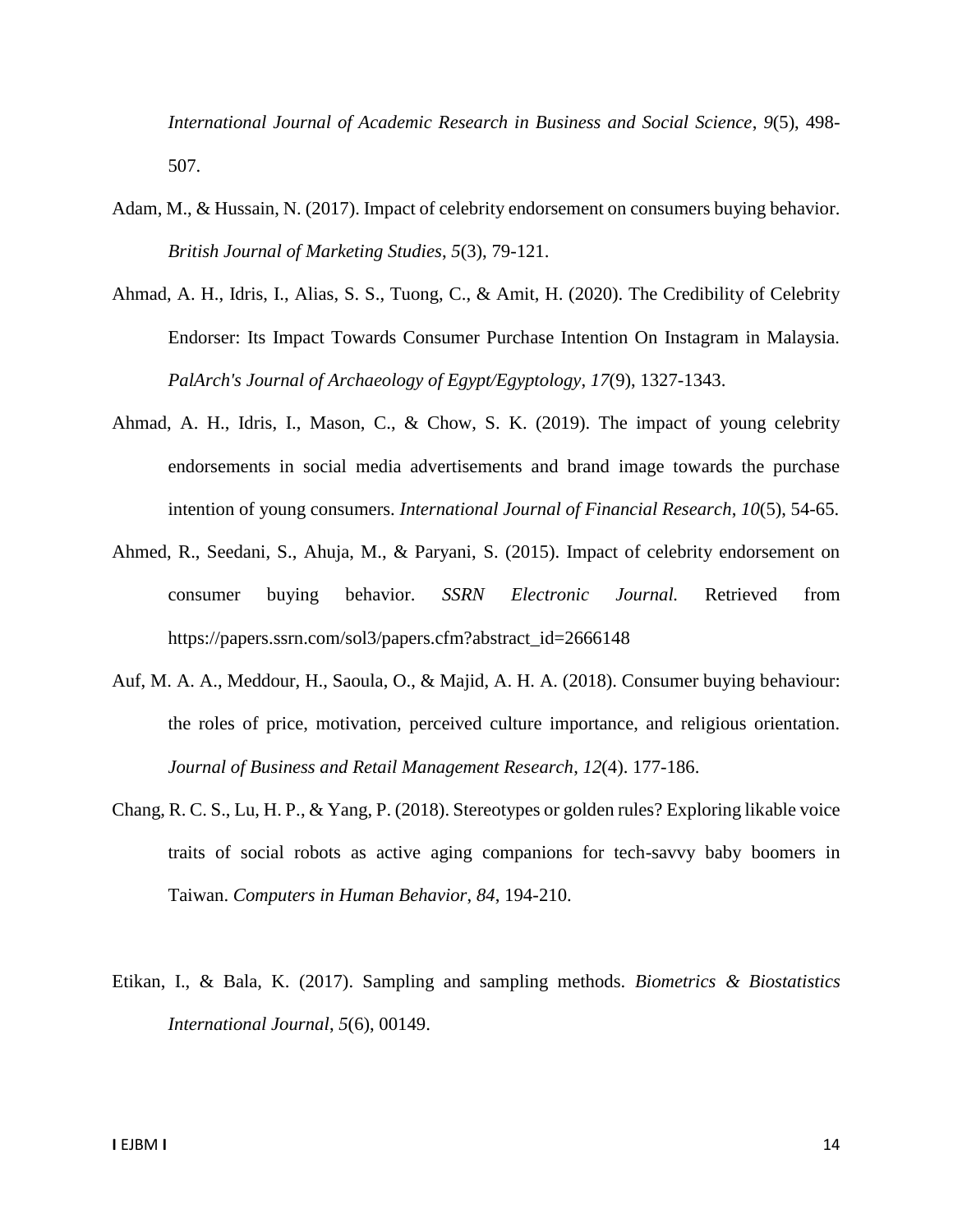- Farah, G. A., Ahmad, M., Muqarrab, H., Turi, J. A., & Bashir, S. (2018). Online shopping behavior among university students: Case study of Must University. *Advances in Social Sciences Research Journal*, *5*(4), 228-242.
- Goertzen, M. J. (2017). Introduction to quantitative research and data. *Library Technology Reports*, *53*(4), 12-18.
- Gupta, Y., Agarwal, S., & Singh, P. B. (2020). To Study the Impact of Instafamous Celebrities on Consumer Buying Behavior. *Academy of Marketing Studies Journal*, *24*(2), 1-13.
- Guruge, M. C. B. (2018). Comparison between Attributes related to Celebrity Endorsement and Social Media Influencer Marketing: A Conceptual Review. *Sri Lanka Journal of Marketing*, *4*(1), 17-37.
- Han, O., & Yazdanifard., R. (2015). The review of the effectiveness of celebrity advertising that influence consumer's perception and buying behaviour. *Global Journal of Management and Business Research, 15*(4), https://journalofbusiness.org/index.php/GJMBR/article/download/1699/1601
- Hanaysha, J. R. (2018). An examination of the factors affecting consumer's purchase decision in the Malaysian retail market. *PSU Research Review*, *2* (1).7-23.
- Jan, M., Haque, A., Abdullah, K., Anis, Z & Faisal-E-Alam, F. (2019). Elements of advertisement and their impact on buying behaviour: A study of skincare products in Malaysia.*Management Science Letters* , 9(10), 1519-1528.
- Jenkins, D. G., & Quintana-Ascencio, P. F. (2020). A solution to minimum sample size for regressions. *PloS one*, *15*(2), e0229345.

Laaksonen, S. (2018). *Survey Methodology and Missing Data*. Springer.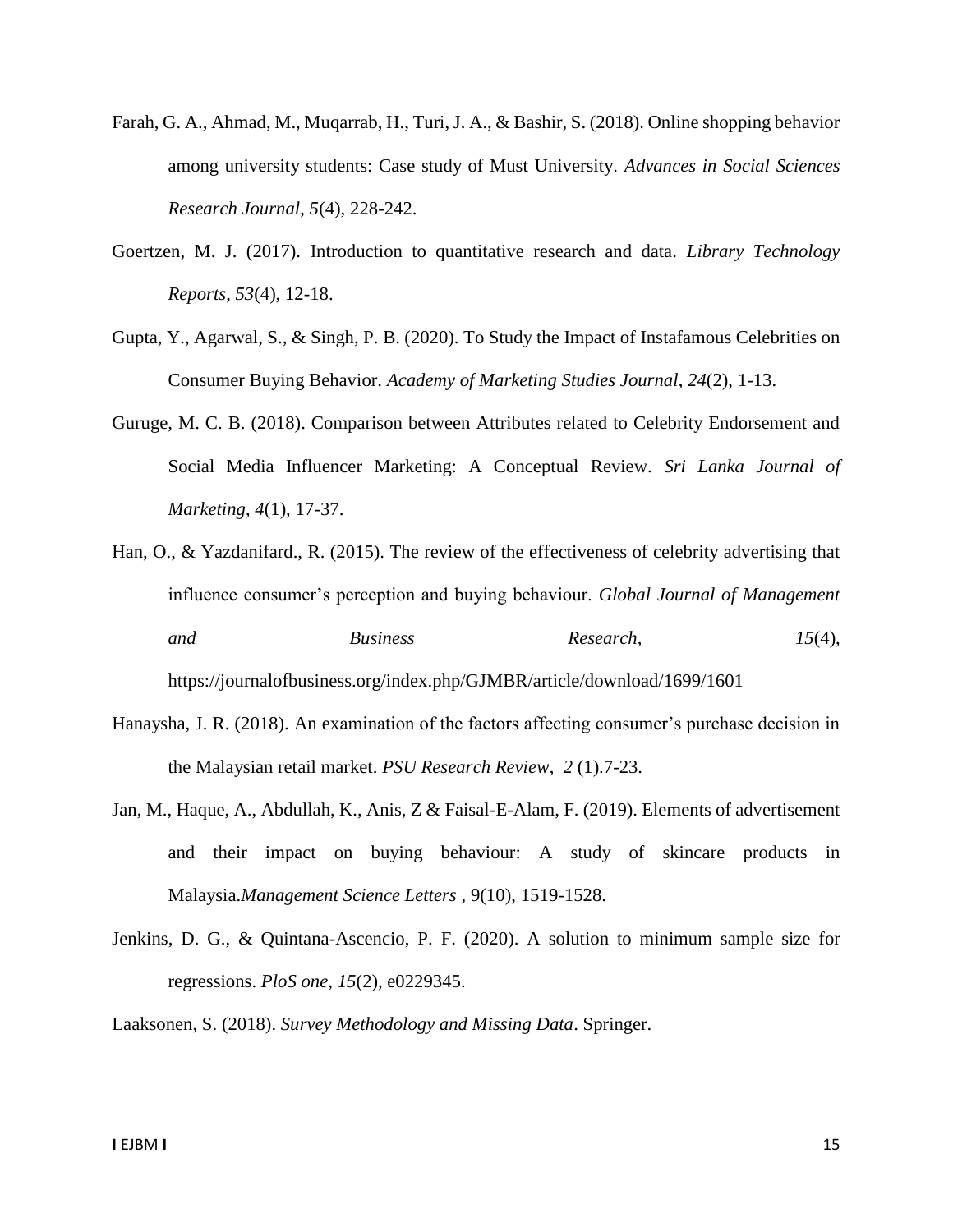- Lay-Yee, K. L., Kok-Siew, H., & Yin-Fah, B. C. (2013). Factors affecting smartphone purchase decision among Malaysian generation Y. *International Journal of Asian Social Science*, *3*(12), 2426-2440.
- Lunardo, R., Gergaud, O., & Livat, F. (2015). Celebrities as human brands: an investigation of the effects of personality and time on celebrities' appeal. *Journal of marketing management*, *31*(5-6), 685-712.
- Min, J. H. J., Chang, H. J. J., Jai, T. M. C., & Ziegler, M. (2019). The effects of celebrity-brand congruence and publicity on consumer attitudes and buying behavior. *Fashion and Textiles*, *6*(1), 1-19.
- Olenski, S. (2016). How brands should use celebrities for endorsements. Retrieved from https://www.forbes.com/sites/steveolenski/2016/07/20/how-brands-should-usecelebrities-for-endorsements/?sh=781e14135593
- Optimy. (2017). Celebrity endorsement. Retrieved from [https://wiki.optimy.com/celebrity](https://wiki.optimy.com/celebrity-endorsement/)[endorsement/](https://wiki.optimy.com/celebrity-endorsement/)
- Qureshi, M. M., & Malik, H. M. (2017). The impact of celebrity endorsement on consumer buying behavior. *Advances in Social Sciences Research Journal*, *4*(3).
- Schoemann, A. M., Boulton, A. J., & Short, S. D. (2017). Determining power and sample size for simple and complex mediation models. *Social Psychological and Personality Science*, *8*(4), 379-386.
- Schouten, A. P., Janssen, L., & Verspaget, M. (2020). Celebrity vs. Influencer endorsements in advertising: the role of identification, credibility, and Product-Endorser fit. *International journal of advertising*, *39*(2), 258-281.